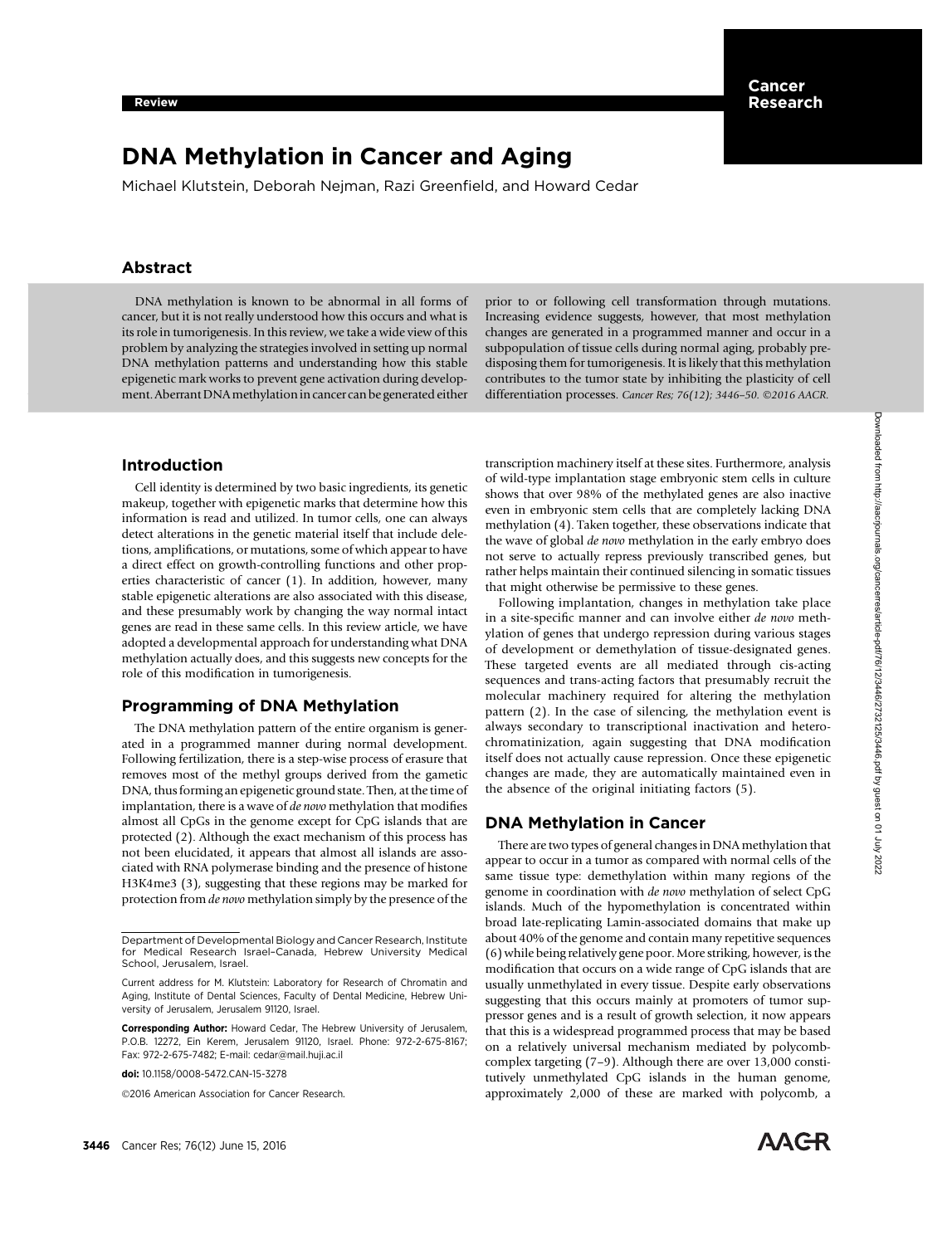protein complex that operates as a repressor by bringing about local heterochromatinization. In tumors, this complex appears to be responsible for recruiting the de novo methylases, DNMT3A, and 3B (9, 10) that probably bring about the abnormal modification seen at these sites.

## When Do Methylation Changes Occur?

Although the actual source of abnormal methylation or the trigger that initiates this process is not known, one possibility is that it comes about as a function of aging (11). Low-level de novo methylation of CpG islands is known to take place in normal tissues and has been shown to increase with age (6, 11, 12). In a similar manner, it has been shown that many of the general demethylation events observed in tumors also take place in normal cells (13), and this can even be seen in aging hematopoietic stem cells (HSC) and epidermal stem cells in vivo (14, 15). It is very possible that both of these changes are actually interconnected and result from a compartmental redistribution of the methylase complex from the replication machinery to select CpG islands (16). Taken together, these observations suggest that the overall aberrant methylation patterns commonly detected in cancer may have already been present to a large degree in the normal cell prior to its transformation.

Because most of the de novo–targeted islands are constitutively marked by polycomb, the resulting methylation pattern is similar in all tissue types, although the overall intensity of modification may vary widely between different tumors, with methylation being at its highest in colon cancer, for example, while being very low in brain tumors (17). Thus, in principle, there must be other factors that control this phenomenon in vivo, most of which are probably related to the specific developmental history of each primary cell type (18). It is well established that local inflammation can predispose tissues to cancer, and it is very likely that DNA methylation is also involved in this process (19). It has been shown, for example, that ulcerative colitis is characterized by changes in DNA methylation very similar to those ultimately seen in colonic tumors, and the same appears to be true in mouse models of chronic inflammation in various tissues (20). Another "environmental" factor that may influence the generation of abnormal DNA methylation patterns is oxygen stress, which has been shown to directly affect the recruitment of DNA methyltransferases to polycomb target genes, thereby promoting a tumor-like methylation profile (16). whenever Cancer Respectively. The method is the method of the method from the method from the method for the method from the respective articles in the method from the respective articles in the method from the respective

Using high-throughput technology to detect mutations in cancer, it has been demonstrated that many of the affected genes are involved in DNA methylation metabolism or in the control of chromatin structure (1), raising the possibility that the epigenetic state of tumors may just reflect one consequence of the many mutations that occur in cancer. Although it is certainly likely that these genetic alterations can influence DNA methylation, it should be kept in mind that the underlying process of de novo modification in cancer is a fixed feature of tumorigenesis that is programmed as part of aging independently of gene mutations (21) and appears to take place prior to transformation. Nonetheless, these modifier gene mutations may certainly contribute to downstream posttransformation changes in DNA methylation patterns in a tumor-specific manner. Indeed, the cancer genome reveals many local foci of de novo and demethylation events that appear to encompass putative enhancer sequences harboring transcription factor–binding domains, and these changes are correlated with the dysregulation of nearby genes, many of which may be cancer promoting (22). In addition, tumor suppressor genes that do not appear to be targets for premethylation in normal tissues may still undergo later de novo modification in a percentage of tumors (23).

# What Does De Novo Methylation Do in Cancer?

Because DNA methylation represents a molecular mechanism associated with gene repression, it has been assumed that de novo modification in cancer may contribute to the tumor phenotype by inhibiting genes that were initially active in the source tissue (24), especially those involved in tumor suppression. Although examples of oncogene-directed methylation-associated gene-repression pathways of this nature have indeed been observed in cancer cell lines (25), recent studies suggest that this viewpoint may be too simplistic. Several experiments have shown, for instance, that over 90% of genes that undergo de novo methylation in cancer are already transcriptionally repressed in the normal tissue (24), consistent with the observation that almost all of the target genes are binding sites for the polycomb complex (7–9). Indeed, these constitutively unmethylated genes are generally repressed from early embryogenesis through a process that utilizes EZH2 to methylate local histone H3 at the lysine 27 position, and it is probably this local heterochromatinization that brings about gene repression.

Many of these target genes are involved in development and differentiation, and while they are repressed during early embryonic stages, they can be activated when needed by removal of the polycomb complex (26). Because it is these exact same sites that undergo de novo methylation in cancer, it is not surprising that these genes are already repressed in the normal tissue prior to transformation. This modification may also inhibit upregulation of genes that would normally combat the tumor phenotype through processes like DNA repair or apoptosis, many of which are already classified as tumor repressors (27). It thus appears that cancer-associated de novo DNA methylation, rather than bringing about repression of active genes, is occurring mostly on silent genes, and if it has any influence at all, it would have to be in preventing their activation (28).

There is a considerable amount of evidence indicating that  $de$ novo methylation plays a role in tumorigenesis, mostly based on the use of 5-azaC, a compound that has the potential to cause hypomethylation. When tumor cells grown in culture are treated with 5-azaC, for example, a number of key de novo methylated genes were shown to undergo activation (29) and these cells often lose many of their cancer-like properties. As predicted, most of these are well-known polycomb targets (9). Even more convincing are experiments showing the effect of inhibiting methylation in mouse models of cancer. Using  $min<sup>-</sup>$  mice, it was demonstrated that weekly treatment with low doses of 5-azaC from birth almost completely prevents the appearance of intestinal adenomas in 3 to 5-month-old animals (30).

In the  $min<sup>-</sup>$  model, the generation of adenomas takes place in a two-step process. Although these animals are heterozygous for the min gene, spontaneous deletions or inactivation of the second allele is a frequent event, and this leads to the formation of local microadenomas (aberrant crypts in humans). Only approximately 1 in 20 of these ultimately form full adenomas (31). Treatment with 5-azaC does not have any effect on the appearance of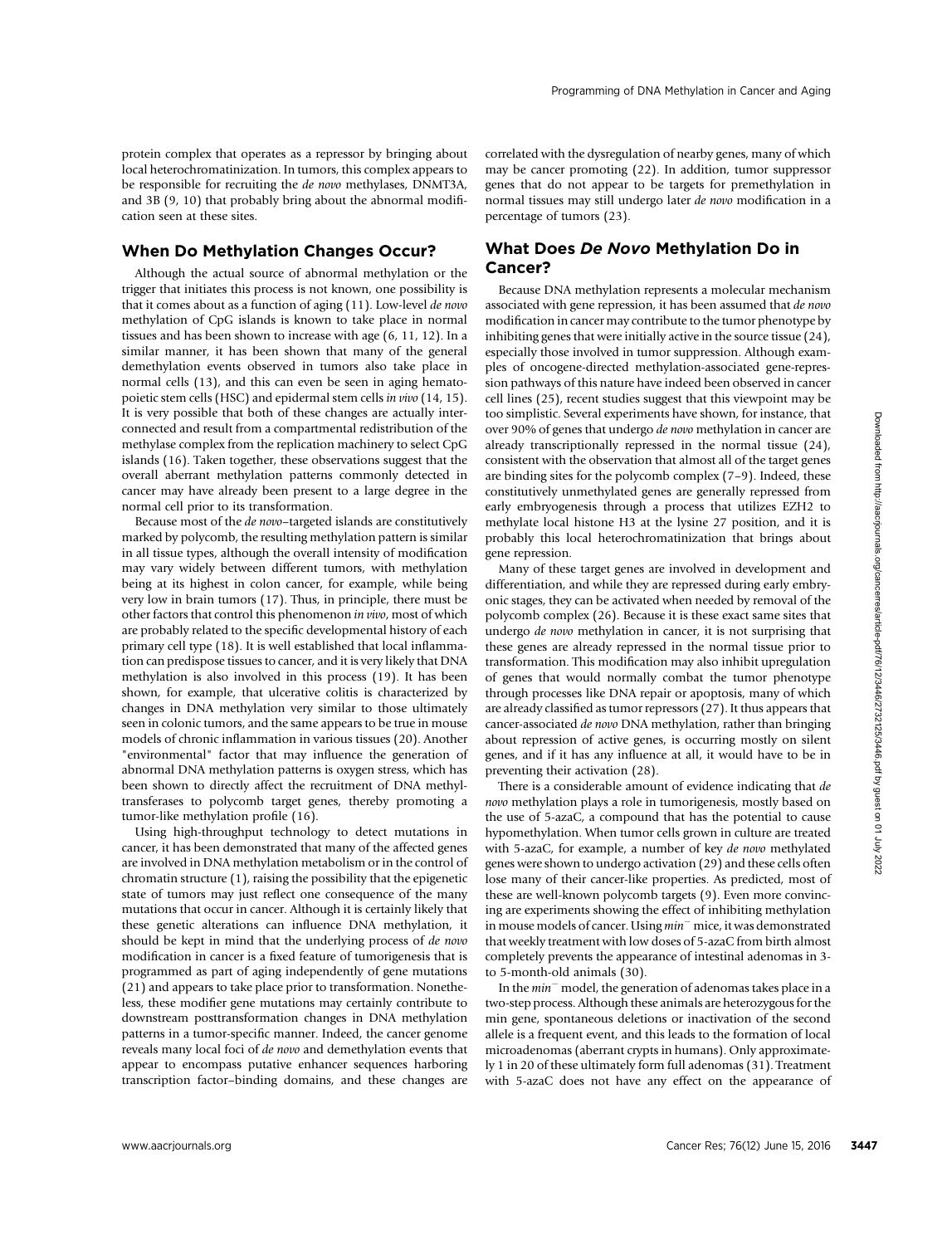

#### Figure 1.

In this proposed model, aberrant DNA methylation takes place at high levels in some (red) and at lower levels in other (brown, yellow, and white) progenitor cells. This skewed distribution can be visualized by carrying out single-molecule bisulfite analysis on DNA from normal tissue showing over 2,000 molecules of a sample island carrying 15 individual CpG residues (yellow, methylated; blue, unmethylated). While tumor-initiating mutations (+) can occur in any cell, those with high levels of methylation are predisposed to cancer formation. According to this scheme, most of the de novo methylation seen in cancer actually occurs prior to transformation and is then clonally maintained in the tumor together with the mutation. At the molecular level, polycomb target genes in normal progenitor cells are bound by a repressive complex that contains the histone methyltransferase EZH2 and other proteins. Although the expression of these genes is inhibited, most of them have unmethylated (white circles) CpG island promoters and can therefore become activated by removal of the repressor and alteration of local histone marks during differentiation to the mature cell type (right). In contrast, in cancer-prone progenitor cells, polycomb target genes have already become de novo methylated (red circles) during aging. Although these genes are able to shed their polycomb complex as the cells progress, the presence of DNA methylation does not allow them to become activated, thus preventing these cells from terminal differentiation and leaving them in a relatively proliferative state.

microadenomas. This suggests that while the first step in the tumorigenesis process is caused by the absence of the tumor suppressor (APC in man), the second step, expansion to an adenoma, requires DNA methylation. Interestingly, initiation of the treatment at 3 months of age did not affect the appearance of tumors (30), suggesting that the methylation required for tumor expansion occurs early, most probably before the transformation event itself.

### Methylation and Tumorigenesis

Considering all the new data in the field of DNA methylation, it may now be possible to propose a model for how this modification can influence tumorigenesis. The findings on DNA methylation in cancer can be interpreted in two different ways. On the one hand, it is possible that normal cells become transformed through the occurrence of driver mutations and then undergo de novo and demethylation as a result of this event, setting in motion a series of programmed changes in gene expression. Alternatively, a subpopulation of normal cells that have already

undergone changes in methylation, perhaps as a result of aging, may represent preferred targets for oncogenic transformation (11, 19). According to this second proposal, the presence of abnormal methylation in cancer actually comes about through selection of pre-existing normal cells characterized by a methylator phenotype (Fig. 1). Once this is formed, it would, of course, be preserved in progeny cells, much in the same manner as mutations.

There is a great deal of evidence that the DNA methylation seen in cancer and aging may stem from a small population of cells. Not only are the target sites found partially methylated in normal tissues, but are also highly modified in polyps (17), a very early stage in the generation of colon cancer in man. Colon epithelium is formed from adult stem cells located in crypts, and this tissue undergoes rapid turnover. Thus, the methylation pattern measured in normal colon actually reflects what is present in the stem cells. Interestingly, although DNA methylation appears to be quite uniform on individual molecules derived from a single crypt, the levels of modification vary considerably between crypts (32). Indeed, recent studies on normal colon using single-molecule bisulfite sequencing indicated that for any particular CpG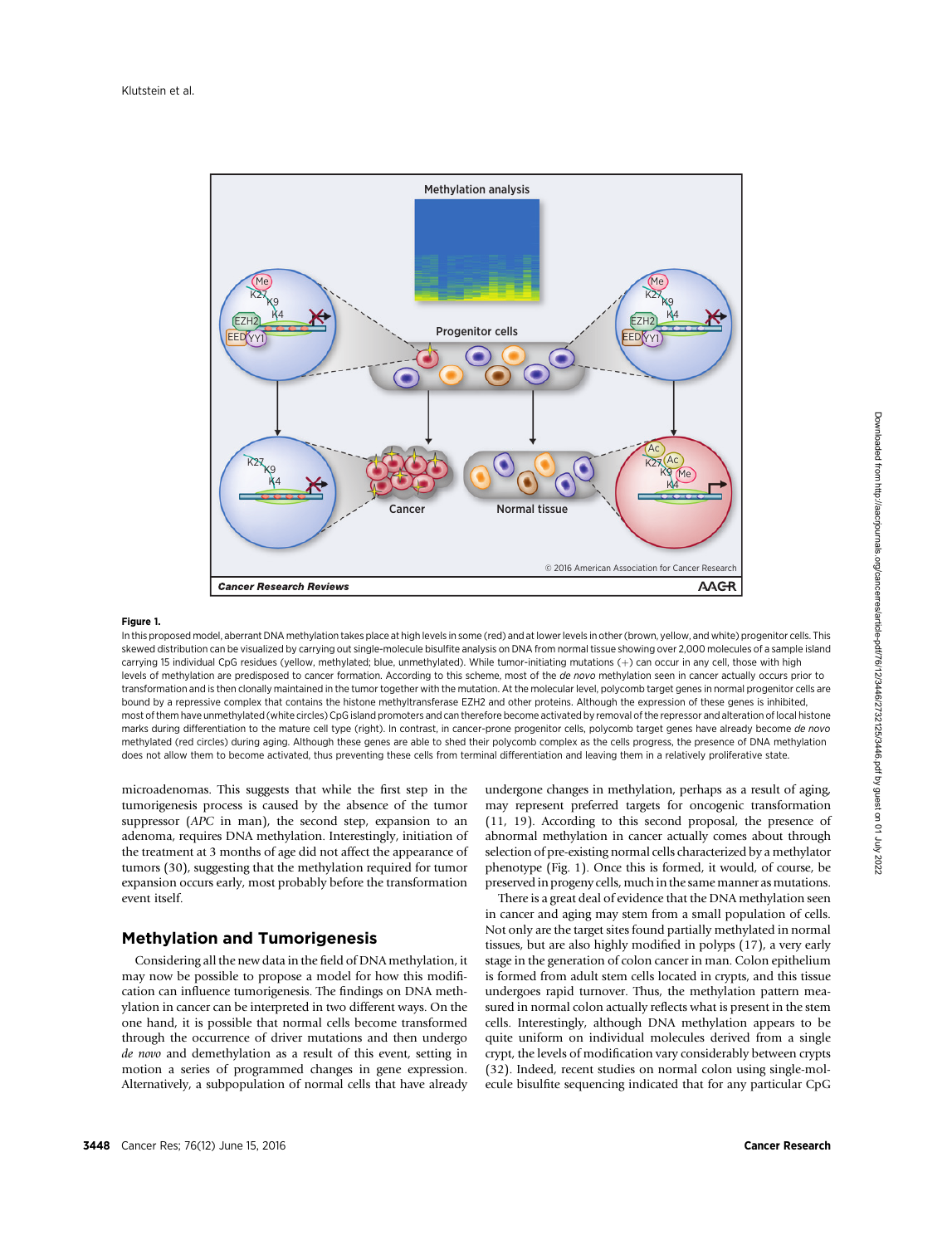island, the level of abnormal de novo methylation is not uniform. Rather, some molecules have very high levels, whereas others are completely unmethylated, and the same was seen for other adult tissues, as well (17). This strongly suggests that in each tissue, there may be cells with very low amounts of de novo methylation, whereas others are highly methylated at these CpG islands, and it is very possible that it is these cells that are most prone to transformation and subsequent growth selection. According to this idea, the general de novo methylation seen in cancer may actually already exist in a subpopulation of "normal" cells prior to their transformation by gene mutation (Fig. 1).

These observations suggest a new model for understanding how DNA methylation may play an active role in tumorigenesis. Colon cancer may serve as an instructive model for elucidating this idea. The colon is a renewing tissue fed by stem cells that constantly produce new proliferative cells that climb up the crypt and at some point undergo differentiation to form the epithelium. Many of the genes involved in this step are polycomb targets (9) that are repressed throughout development and get activated by removal of the polycomb complex, thus allowing them to be transcribed and produce the protein factors that drive differentiation. This polycomb repression mechanism is based on protein– DNA interaction, which generates local facultative heterochromatin, a relatively plastic structure that can easily be reversed by releasing the complex itself from its binding sites on the DNA. It appears that during aging, a subpopulation of stem cells in the colon undergoes de novo methylation of target CpG islands, and this presumably generates small patches of tissue that carry an aberrant DNA methylation profile (32).

This modification probably induces a state of constitutive heterochromatin, which is not easily reversible. Thus, proliferative cells in the crypt that carry this mark may be able to remove the polycomb complex itself, but would not be capable of activating the critical differentiation genes, thereby inhibiting these cells from undergoing a transition to epithelium, thus leaving them in a relatively proliferative state. Although this might not be sufficient for generating a tumor, it could very well provide necessary background for cells that have undergone transformation either through prior genetic predisposition or by spontaneous mutation. This concept that certain cells accumulate DNA methylation during aging and then serve as preferred targets for the transformation process is supported by the observation that both polyps (17) and normal tissue surrounding the tumor (33) are highly methylated and by the experimental evidence showing that 5-azaC is only capable of preventing the formation of intestinal tumors in mice if it is administered from early in life. Furthermore, it explains why only a fraction of the  $min^-$  microadenomas progress to true tumors (30).

Hematopoietic malignancies represent another good example for how DNA methylation changes may contribute to tumor

References

- 1. Shen H, Laird PW. Interplay between the cancer genome and epigenome. Cell 2013;153:38–55.
- 2. Cedar H, Bergman Y. Programming of DNA methylation patterns. Annu Rev Biochem 2012;81:97–117.
- 3. Straussman R, Nejman D, Roberts D, Steinfeld I, Blum B, Benvenisty N, et al. Developmental programming of CpG island methylation profiles in the human genome. Nature Struct Mol Biol 2009;16:564–71.
- 4. Fouse SD, Shen Y, Pellegrini M, Cole S, Meissner A, Van Neste L, et al. Promoter CpG methylation contributes to ES cell gene regulation in

phenotype. Both myelodysplastic syndrome (MDS) and acute myeloid leukemia (AML) increase dramatically with age and are marked by impeded differentiation and a shift toward myeloid output (14). Interestingly, several studies have already established that hematopoietic stem cells from both mouse and man actually undergo a natural aging process whereby they increase in number while their lymphoid differentiation capacity is diminished, leading to a myeloid-dominant phenotype (34). Whole-genome bisulfite analysis indicates that this aging process is associated with typical de novo and demethylation events normally found in tumors (6, 14), and there is a good possibility that these alterations in methylation actually play a role in promoting stem cell renewal and inhibiting differentiation. Strikingly, the changes in DNA methylation seen in aging stem cells are very similar to those detected in MDS (14), strongly suggesting that a large part of the "abnormal" methylation profile seen in this disease probably comes about as a natural result of aging even in the absence of genome mutations. Furthermore, these changes not only occur early, but also seem to work by inhibiting differentiation.

### Conclusions

We have proposed a general model for the role of abnormal de novo DNA methylation in tumorigenesis, whereby relatively widespread methylation changes in a subpopulation of normal cells serve as a "driver" to prevent the activation of key genes required to induce terminal differentiation and its accompanying inhibition of cell proliferation. Although this represents an attractive hypothesis, it should be noted that there is as yet no definitive proof for this idea. To this end, it will be necessary to obtain additional evidence for this model in other tumor types and then to ultimately demonstrate that tumors are actually formed from cells that have abnormally high levels of CpG island de novo methylation. The most attractive aspect of this concept is that it is in keeping with the general role of DNA methylation in vivo, where at every point in development, this modification serves to prevent the reactivation of gene expression rather than being an inducer of repression.

#### Disclosure of Potential Conflicts of Interest

No potential conflicts of interest were disclosed.

#### Grant Support

This work was supported by the Rosetrees Foundation, Israel Cancer Research Fund (ICRF #210910), European Research Council (ERC #268614), Israel Science Foundation (ISF #419/10) as well as Lew Sanders and Norton Herrick.

Received December 1, 2015; revised February 24, 2016; accepted March 14, 2016; published OnlineFirst June 2, 2016.

parallel with Oct4/Nanog, PcG complex, and histone H3 K4/K27 trimethylation. Cell Stem Cell 2008;2:160–9.

- 5. Siegfried Z, Eden S, Mendelsohn M, Feng X, Tzubari B, Cedar H. DNA methylation represses transcription in vivo. Nat Genet 1999;22:203–6.
- 6. Kulis M, Merkel A, Heath S, Queiros AC, Schuyler RP, Castellano G, et al. Whole-genome fingerprint of the DNA methylome during human B cell differentiation. Nat Genet 2015;47:746–56.
- 7. Ohm JE, McGarvey KM, Yu X, Cheng L, Schuebel KE, Cope L, et al. A stem cell-like chromatin pattern may predispose tumor suppressor genes to